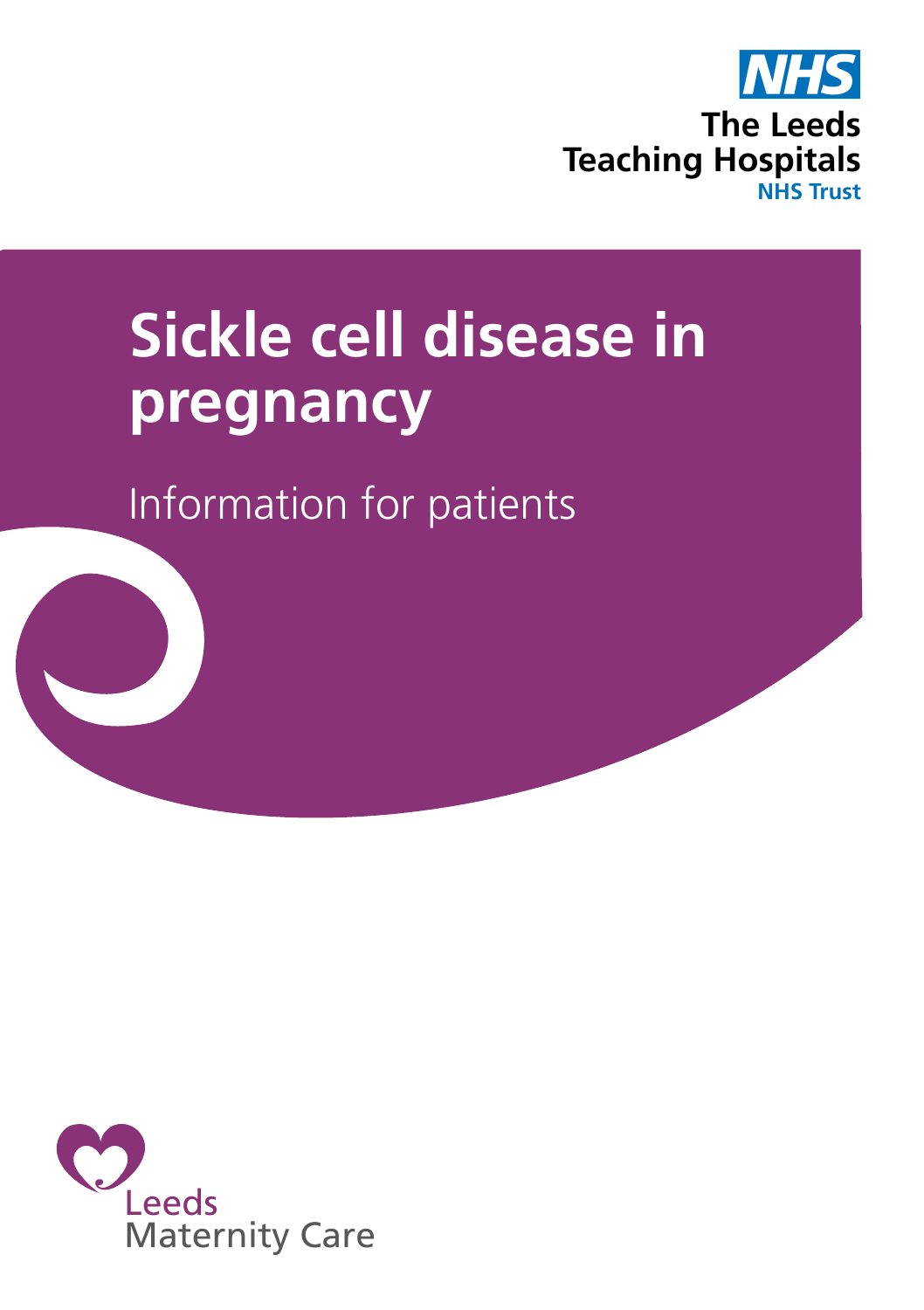# **What is sickle cell disease (SCD)?**

It is a blood disorder caused by an abnormality in the red blood cell pigment, haemoglobin, which carries oxygen around the body. Normal red blood cells are round and flexible whereas in sickle cell disease, cells become rigid and crescent, or 'sickle' shaped. These abnormal cells cannot pass through blood vessels as easily, causing clogging of blood vessels. This is associated with episodes of pain, known as 'crisis'. The abnormal cells are broken down by the body but not replaced quickly enough, leading to a shortage of red blood cells and haemoglobin, known as 'anaemia'.



*Normal Red Blood Cell Sickle Cell*

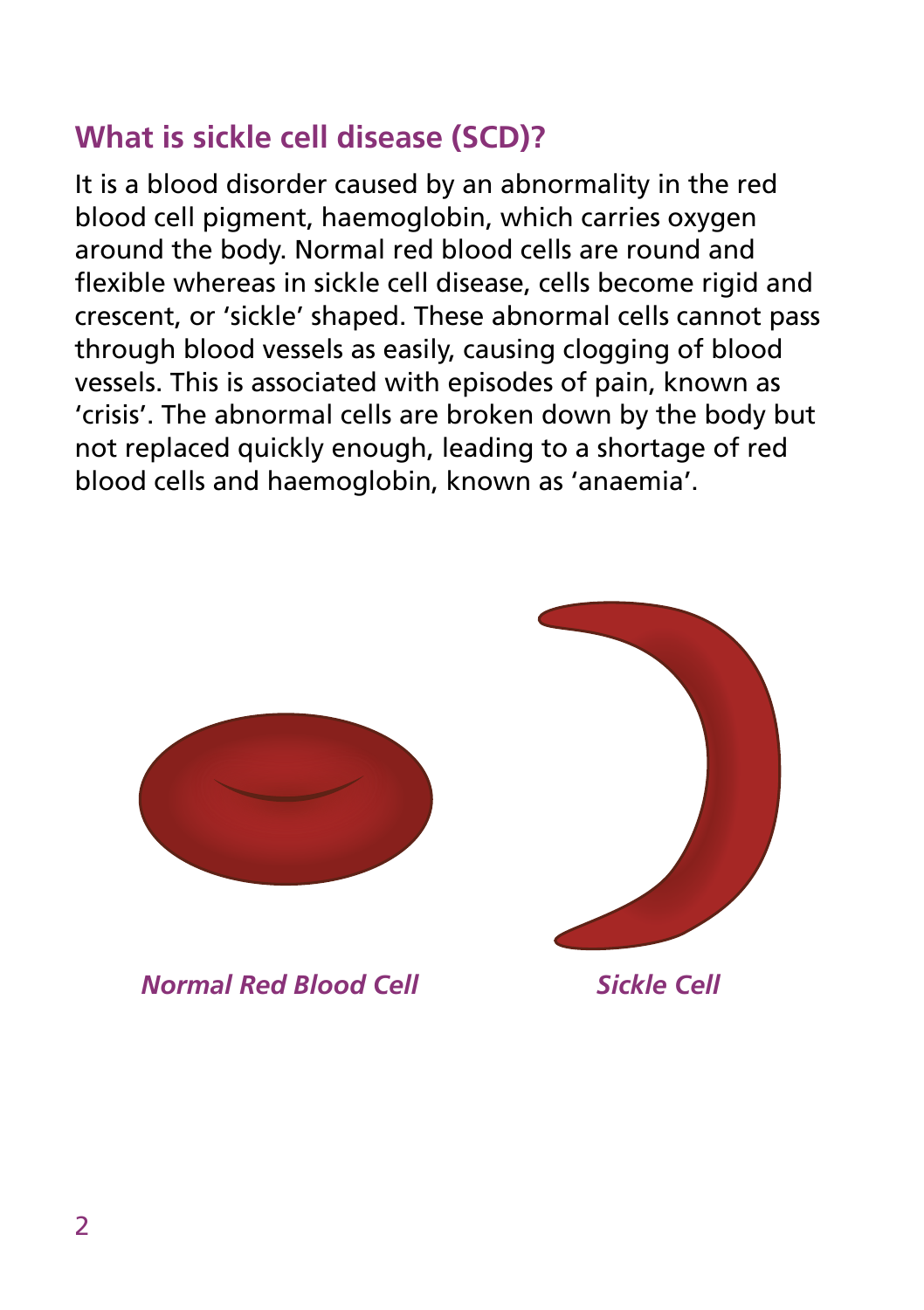## **What causes sickle cell disease?**

SCD is a genetic condition. It is caused by an abnormality in the gene that codes for haemoglobin. Everyone has two copies of the haemoglobin gene, one gene is inherited from your mother and one is inherited from your father. Two abnormal genes lead to the development of sickle cell disease. Some people may have only one abnormal gene and one normal gene, these people are known as 'carriers' or as having the sickle cell trait. Carriers will not develop sickle cell disease and are well in themselves, but there is a chance that they could pass the abnormal gene on to their children.

# **Will sickle cell disease be passed on to my child?**

It is important that your partner is tested to check whether they have the sickle cell gene. If both parents have the sickle cell gene, there is a risk that the baby can get SCD. If you have SCD but your partner does not have the abnormal gene, then your baby will have the trait and be a carrier.

## **How does pregnancy affect sickle cell disease?**

Pregnancy puts extra stress on the body and consequently SCD can get worse with an increase in the frequency of acute painful crises. In addi-tion you tend to become more anaemic during pregnancy. This is due to an increase in plasma volume compared to the increase in red blood cells, causing the blood to become diluted and the haemoglobin concentration to decline.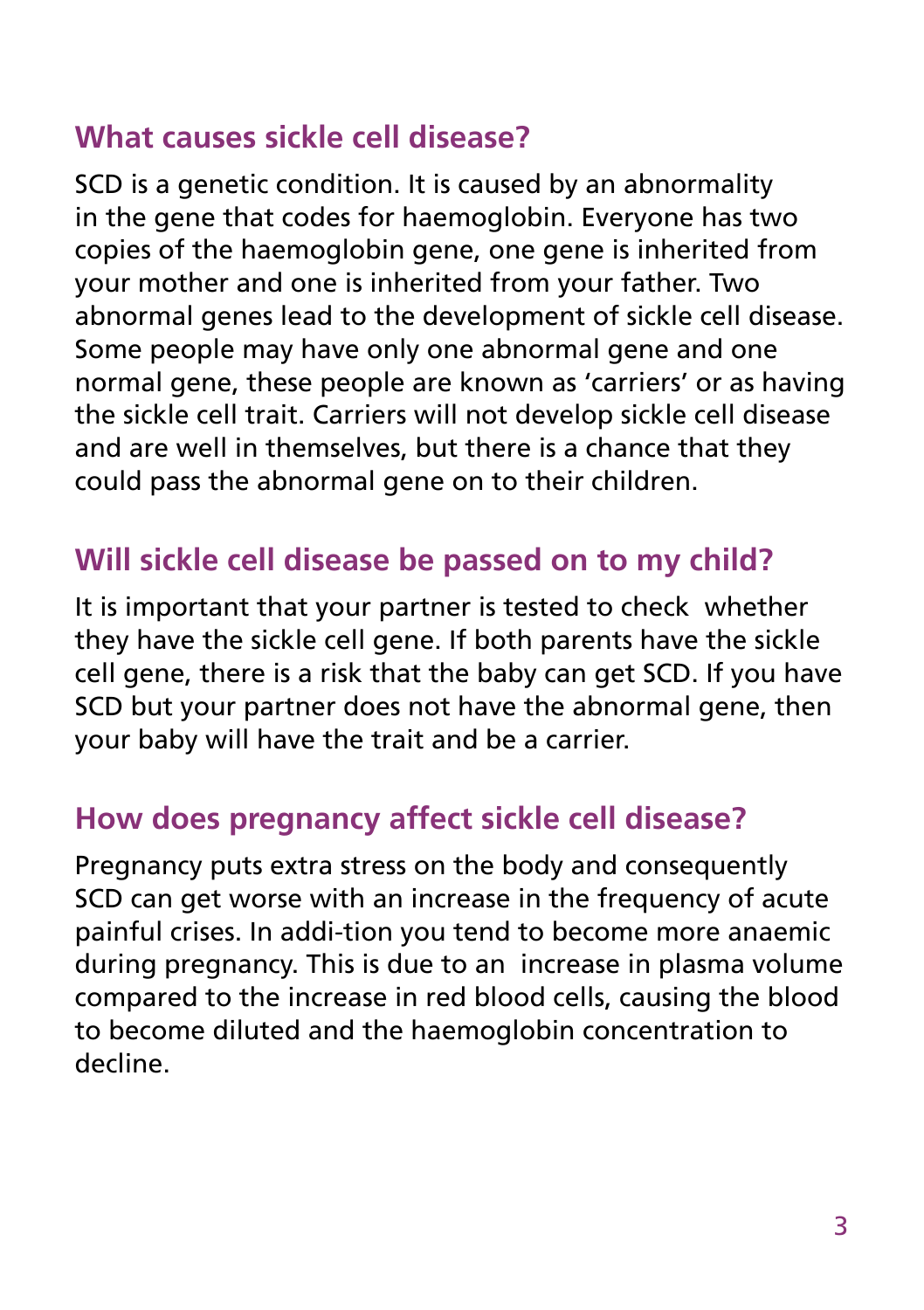# **How does sickle cell disease affect pregnancy?**

Most women with SCD have a safe pregnancy with few serious complications owing to appropriate, coordinated care from the haematologist, obstetrician, nurses and midwife. It is important to plan ahead and discuss your plans for having a baby with your haematologist so that your health status can be optimized preconceptually, in order to maximize your chances of having a healthy and successful pregnancy.

Sickle cell disease can also cause serious problems in pregnancy, which can be divided into fetal, maternal and pregnancy-related complications.

#### **Fetal complications**

SCD affects the ability of red blood cells to carry oxygen that is particularly important in pregnancy.

• Intrauterine growth restriction - reduced growth of the fetus due to a reduced oxygen supply.

## **Maternal complications**

- Pre-eclampsia (high blood pressure, and increased protein in the urine)
- Increased risk of uterine infection.
- Increased risk of blood clots in the leg and lung.

#### **Pregnancy-related complications**

- Miscarriage
- Premature delivery
- Increased risk of requiring a caesarean section
- Increased risk of bleeding during labour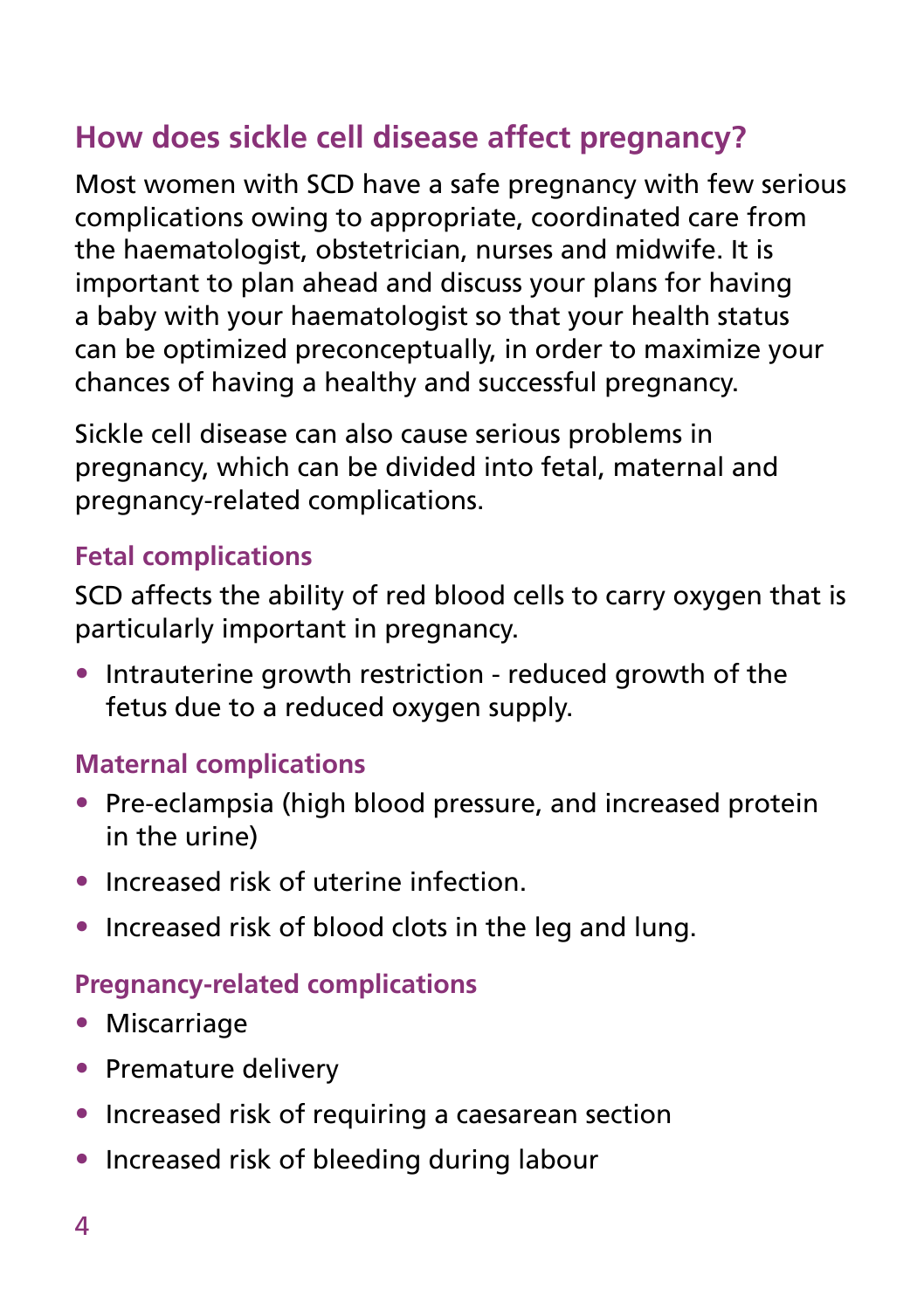# **Pre-pregnancy care for SCD patients**

## **Partner screening**

- Genetic testing to determine the haemoglobin status of your partner.
- Counselling to discuss the chance of having an affected child.
- Specialist counselling if your partner has SCD or is a carrier.

# **Up-to-date screening for chronic disease complications**

Whether you are planning a pregnancy or not, you should see your SCD team at least once a year. The checks may include:

- **Echocardiogram (a detailed scan for your heart):** looking for pulmo-nary hypertension (high blood pressure in the blood vessels that supply the lungs)
- **Blood pressure:** looking for raised blood pressure
- **Urinalysis:** looking for protein in the urine
- **Blood tests:** specially looking for iron overload or red blood cell auto antibodies
- **Retinal screening (a special eye test):** looking for signs of proliferative retinopathy (problems at the back of the eye)

## **Medication review**

- You should discuss stopping certain medications with you haematologist, in particular:
	- Hydroxycarbamide Stop 3 months before conceiving.
	- ACE inhibitors and angiotensin receptor blockers medicines often used to control high blood pressure eg Ramipril
	- NSAIDs e.g. ibuprofen, diclofenac, naproxen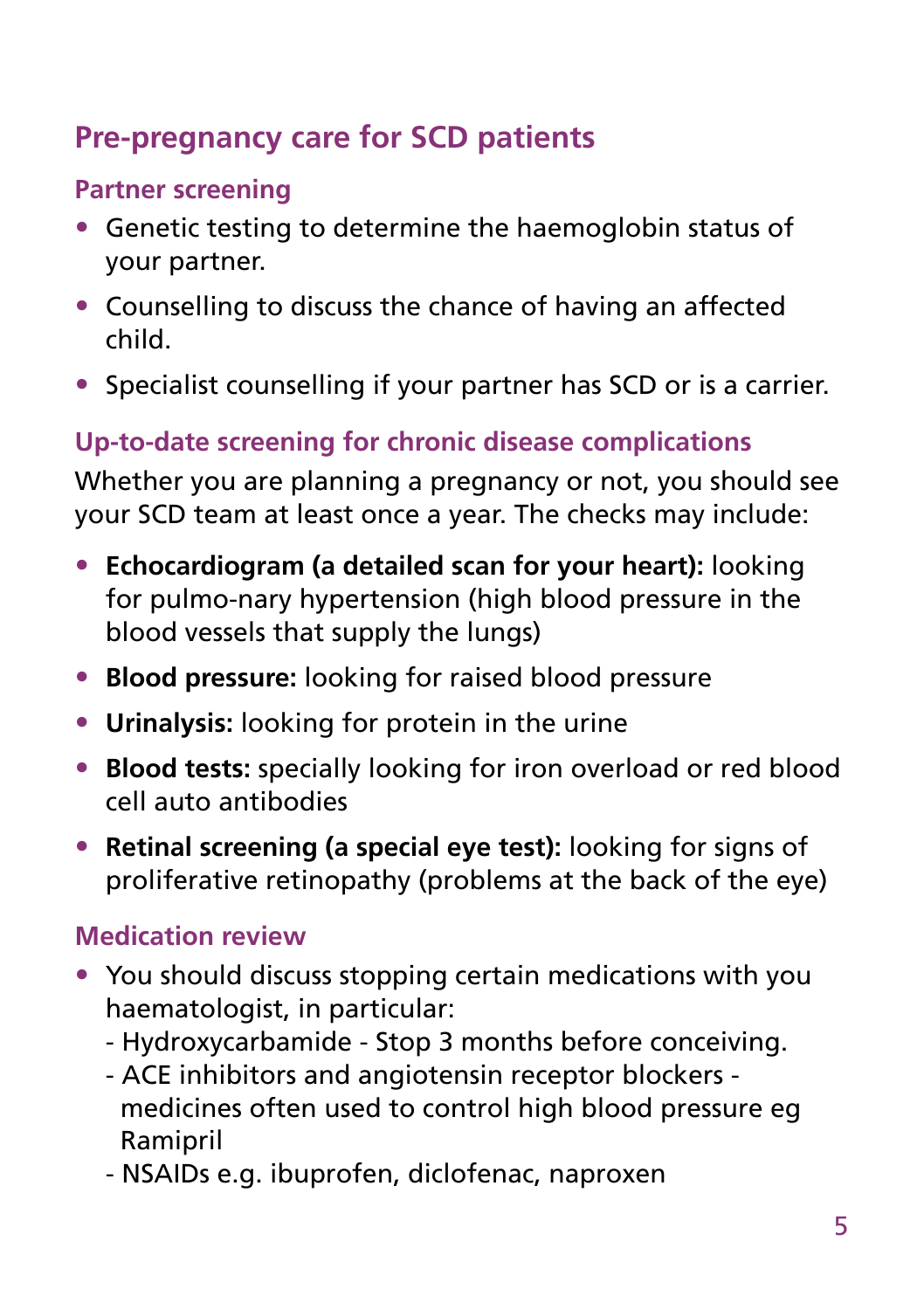# **Pre-pregnancy care for SCD patients (continued)**

## **Vitamin supplementation**

High-dose Folic acid (5mg) every day - this will reduce the risk of worsening anaemia as it helps the body to make red blood cells and ensures a healthy pregnancy by preventing reducing the risk of spina bifida in the baby.

#### **Infection prevention**

- Daily antibiotic prophylaxis (usually penicillin): as people with SCD are at high risk of infection
- Ensure vaccination are up to date including:
	- Hepatitis B vaccine
	- Flu vaccine
	- H. Influenza type B vaccine
	- Pneumococcus vaccine
	- Neisseria meningitis ACWY and B

#### **What should you do once you find out you are pregnant?**

It is important to inform the sickle cell disease team as soon as you realise you are pregnant. Regular midwife reviews and monthly attendance at a combined haematology and obstetrics clinic will be scheduled to monitor you and your baby's health and to plan further management of your pregnancy.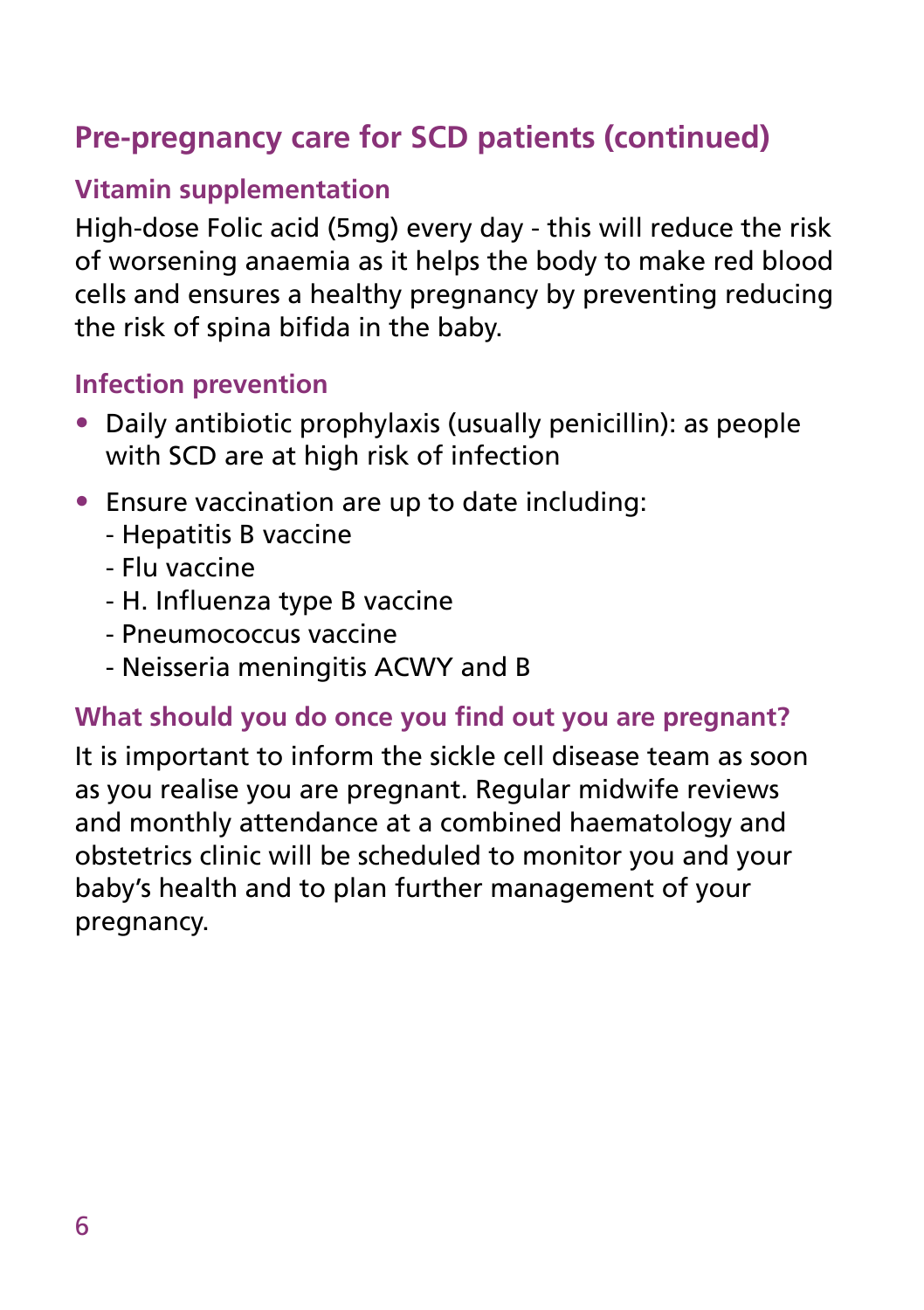# **Antenatal care - what to expect**

## **Medications**

- Aspirin 75mg from 12 weeks reduces the risk of preeclampsia.
- Iron supplementation if iron deficient usually not indicated in SCD patients as anaemia is caused by excessive breakdown of red blood cells rather than iron deficiency.
- Low molecular weight heparin (blood thinning injections) from 28 weeks pregnancy unless indicated earlier - in order to reduce the risk of blood clots which is increased in SCD.

## **Monitoring**

- Blood pressure each consultation
- Urine dipstick testing for protein each consultation
- Urine culture sample tested for urine infections, which can sometimes be present without symptoms - monthly
- Routine blood tests monitor kidney and liver function and level of anaemia
- Ultrasound scans:
	- **7-9 weeks:** Viability scan ensure healthy pregnancy
	- **11-14 weeks:** Routine first trimester dating scan
	- **20 weeks:** Routine anomaly scan screening for fetal anomalies
	- **24 weeks onwards:** Monthly growth scans to ensure the fetus is growing well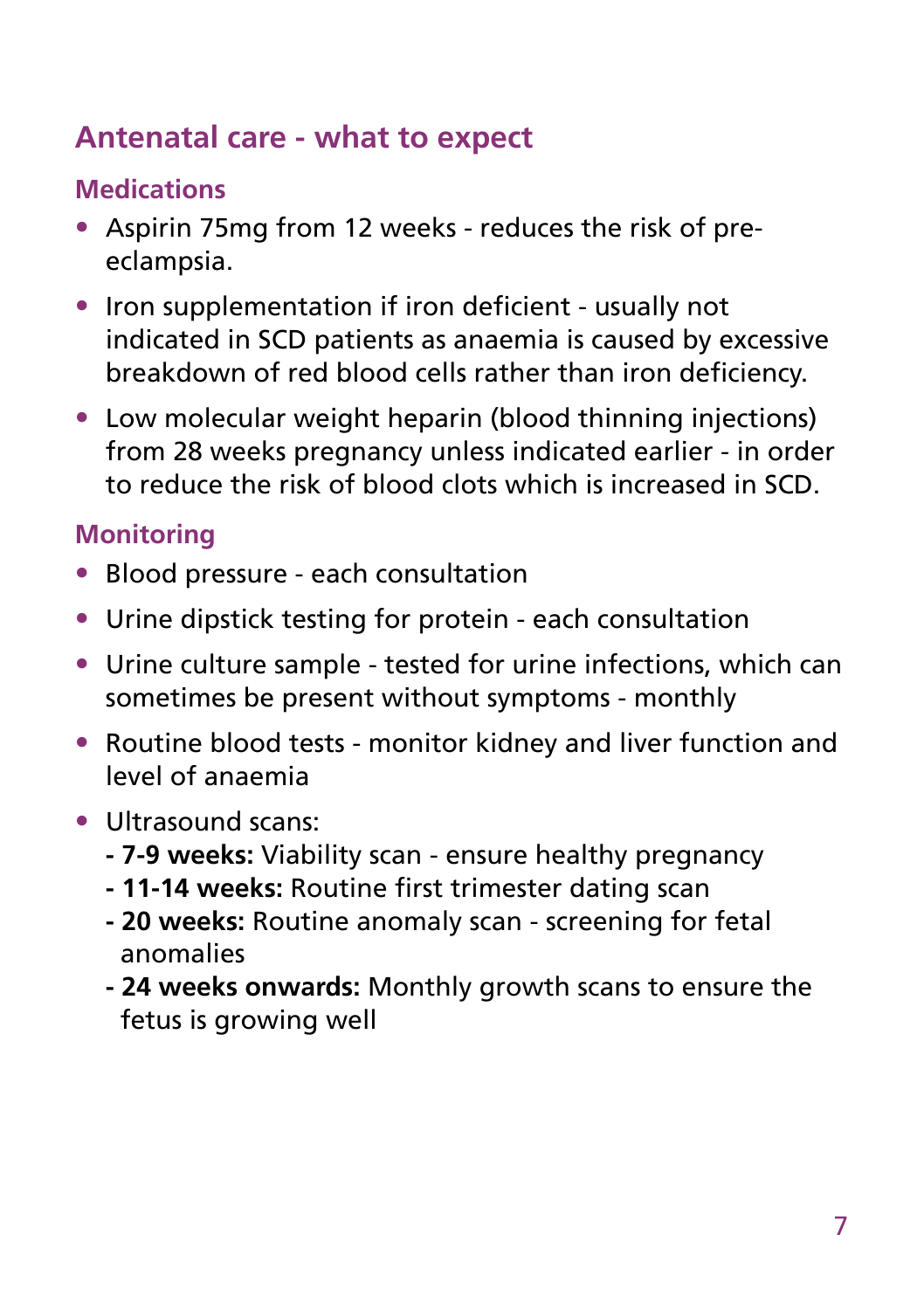#### **Advice**

Here are some tips to manage your SCD during pregnancy and avoid triggering crises:

## *Diet and fluids*

- Drink plenty of fluids throughout the day, aim for 3-4 liters per day, to keep well hydrated and avoid dehydration that trigger a crisis
- Early pregnancy is associated with nausea and vomiting - vomiting can lead to dehydration therefore it is important to seek medical attention early if you are worried about persistent vomiting or you are becoming dehydrated
- Eat a healthy, balanced diet

#### *Keep warm*

• Extremes of temperature, especially being too cold, are known to trigger a crisis. Therefore it is important to keep warm by wearing warm clothing in winter and ensuring your home and working environments are well heated

#### *Monitor for complications*

- Infection seek medical attention early if you notice
	- Fever
	- Burning pain on passing urine or urine that is more smelly than usual (urine infection)
	- Cough, bringing up yellow-green sputum, shortness of breath or chest pain (chest infection)
- Blood clots seek medical advice if you are worried about swelling of one leg compared to the other and pain in the leg.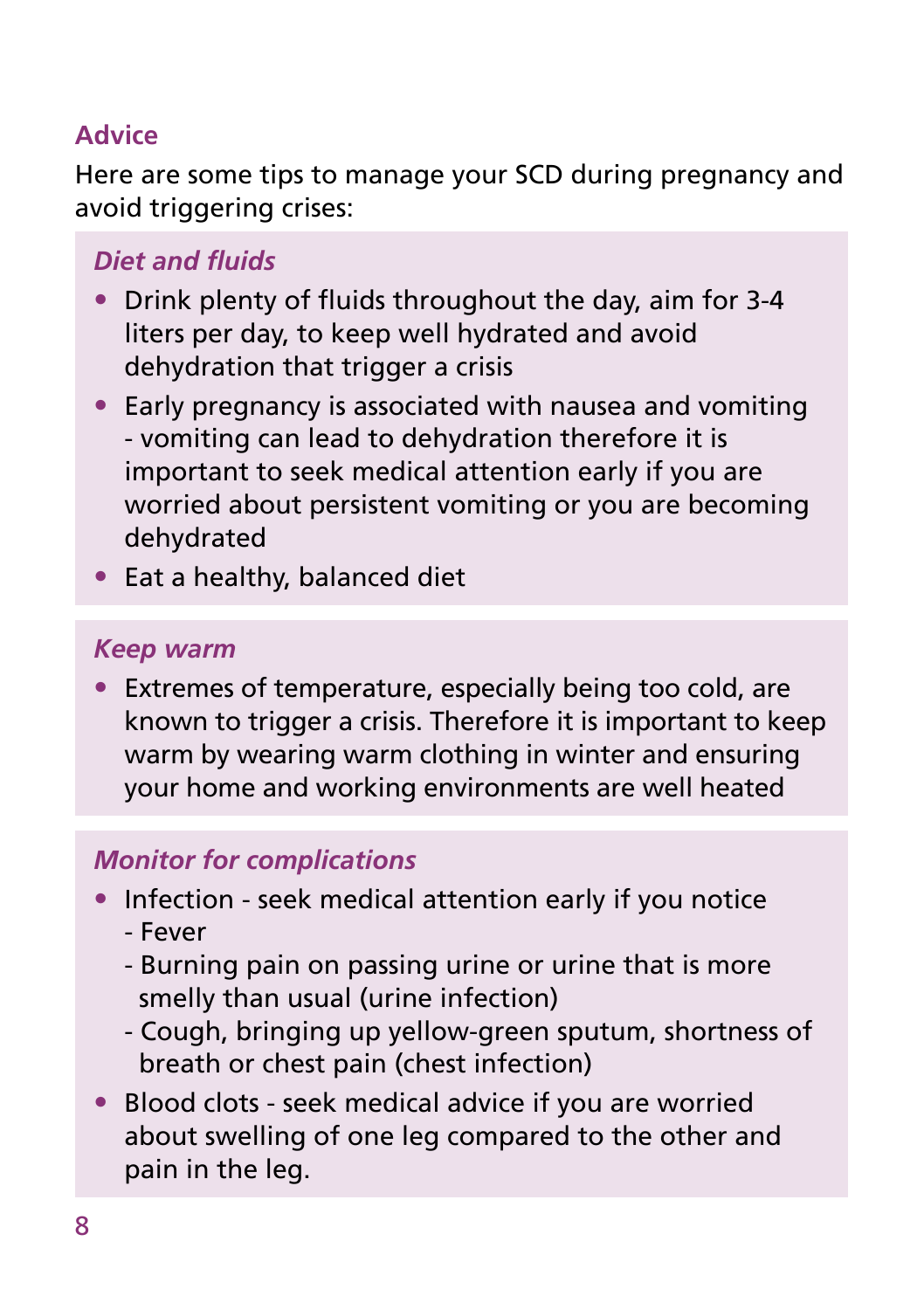#### **Take adequate rest**

- You should consider making adjustments to your working and home life to reduce your usual work load, and ensure you get plenty of time to rest - overexerting yourself during pregnancy could precipitate a crisis.
- You may begin to feel more tired than usual during pregnancy; this could be a sign that your anaemia is worsening. In severe cases of anaemia, a blood transfusion may be required to top up your red blood cells, or alternatively you may require iron supplements.

# **What should you do if you have an acute crisis?**

- If you experience pain, you should begin by taking simple painkillers, such as paracetamol or weak opioids such as cocodamol (but NSAIDs as Ibuprofen should be avoided), and oral fluids.
- If the pain cannot be controlled at home or if you have a fever, experience pain that is not your usual sickle pain, shortness of breath or chest pain, you must seek urgent medical advice and come to the hospital promptly.
- In hospital, you will be given strong painkillers, oxygen to breathe, and fluids through a drip in your arm if you are dehydrated. You will also be checked for other causes of your symptoms and you may be given antibiotics. You should also be given blood-thinning injections during your stay in hospital to reduce the risk of blood clots. You will be monitored closely - often in a high-dependency area of the hospital. Your baby's wellbeing will be checked.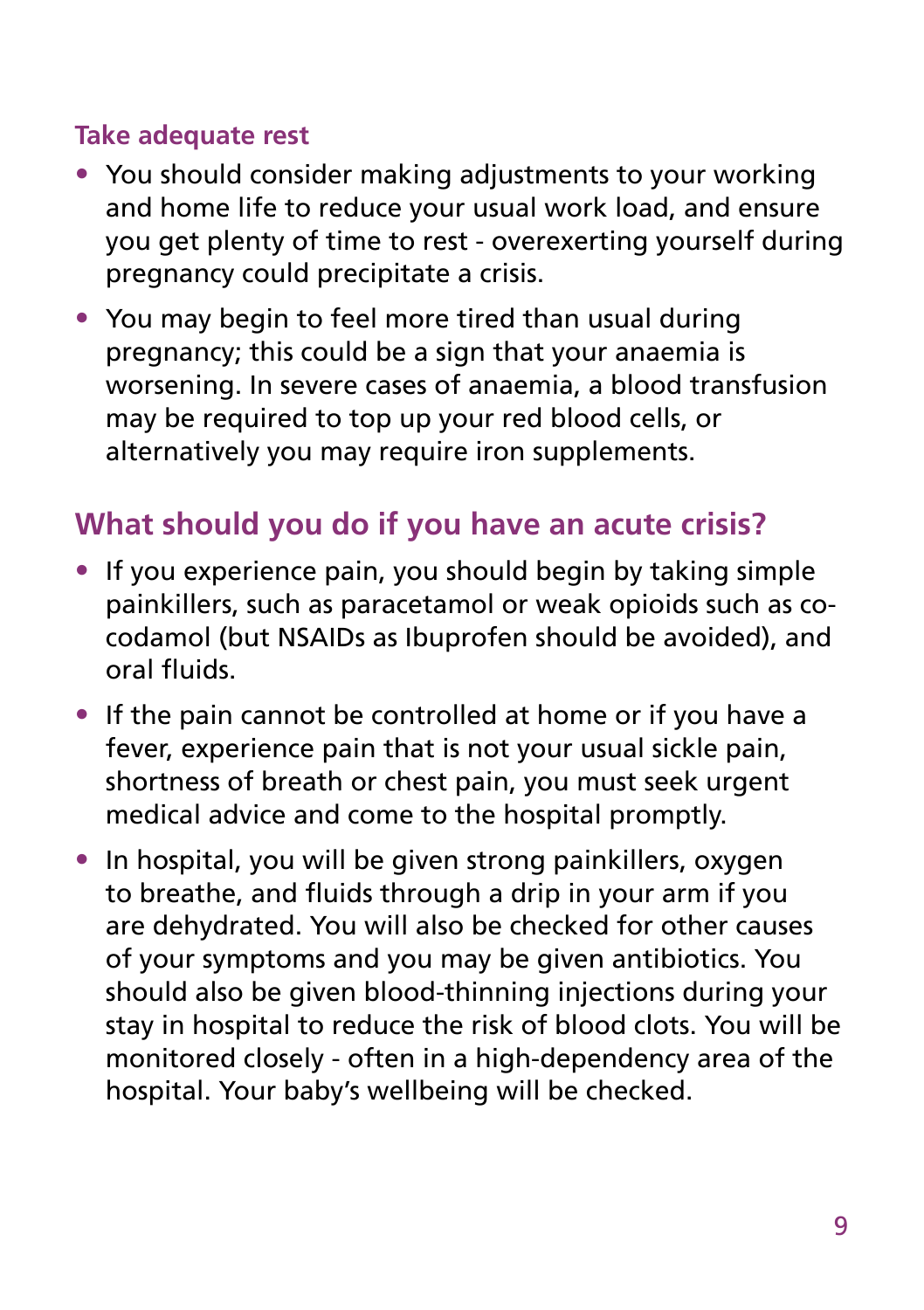# **How will my labour and baby's birth be managed?**

You will be seen by the haematologist, obstetrician and midwife at 34-36 weeks to discuss your options for the timing and method of delivery of your baby, pain relief during labour and care of your baby after birth. After taking your preferences into account, an individualised labour plan will be drawn up and agreed on by the team and yourself.

If your baby is growing normally it is usually recommended that you are admitted to hospital for induction of labour between 38 and 40 weeks. The baby will be continuously monitored throughout labour ensuring that any signs of fetal distress are detected and acted upon straightaway, to reduce the risk of complications.

# **What will happen after birth?**

How soon you can go home will be determined by how well you are and how your baby was delivered. Normally, after a vaginal delivery, providing you are well and there are no complications you may be discharged within one to two days. However, if you have had a caesarean section or experienced any complications you may need to stay in hospital longer.

You will need to receive blood-thinning injections after you have given birth to reduce the risk of blood clots. The length of treatment with these injections is for six weeks no matter the nature of your delivery.

**Your baby will be routinely tested for sickle cell disease after birth and the results will be discussed with you.**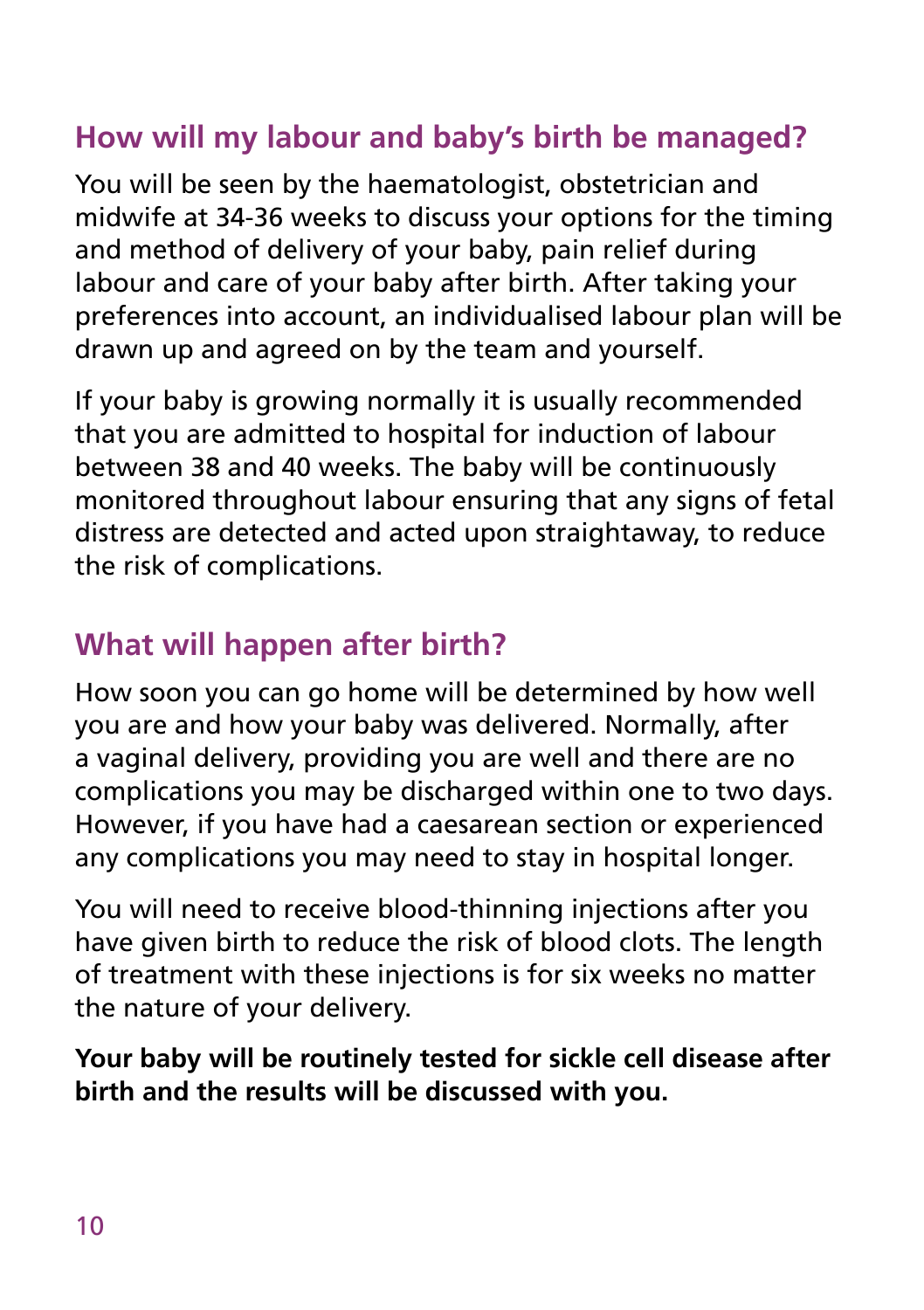## **What about contraception?**

Progesterone-only pills, Progesterone injections (Depo-Provera), implants (Nexplanon), the coil containing hormones and barrier methods (condoms and caps) are safe and effective. The combined estrogen/progesterone oral contraceptive ('the pill') and copper coil can be used but only if the above methods are unsuitable for you. You can talk to your GP or family planning specialist.

# **Useful contacts**

**Obstetric Secretaries -** 0113 392 6829

**Maternity Assessment Centre (SJUH) -** 0113 206 4393

**Maternity Assessment Centre (LGI) -** 0113 392 6731

**Haemoglobinopathy Team Clinical Nurse Specialist -** Red Cell 0113 206 8236

**Haematology Wards -** 0113 206 9188 / 9189

## **Questions**

If you have any questions write them down here to remind you what to ask when you speak to your consultant:

............................................................................................. ............................................................................................. .............................................................................................